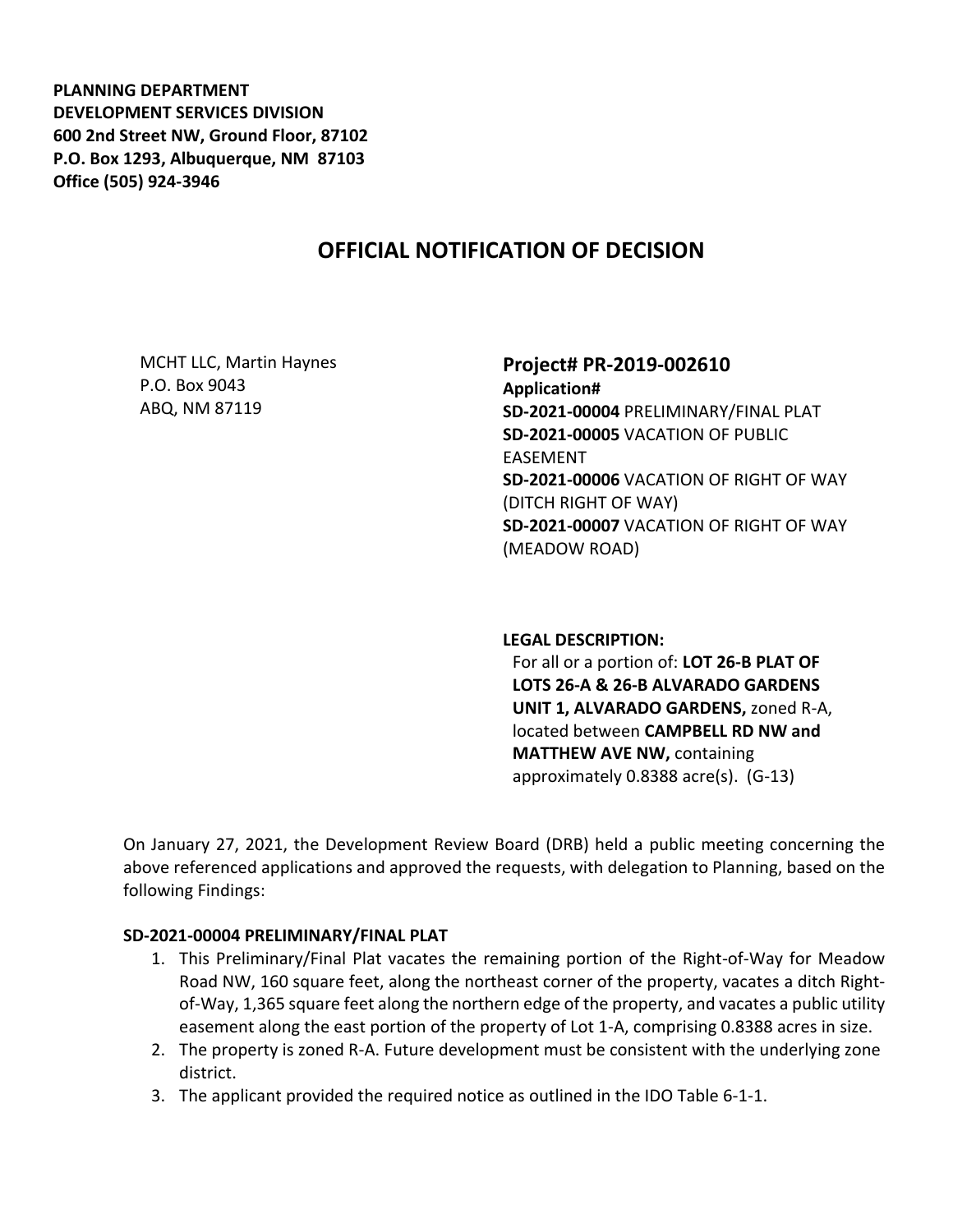Official Notice of Decision

Project # PR-2019-002610 Applications# SD-2021-00004, SD-2021-00005, SD-2021-00006, SD-2021-00007 Page 2 of 3

## **Conditions:**

- 1. Final sign-off is delegated to Planning for utility/AMAFCA signatures, MRGCD signature line and signature on the Plat, Real Property's signature, and the AGIS DXF file.
- 2. The applicant will obtain final sign off from Planning by March 27, 2021 or the case may be scheduled for the next DRB hearing and could be denied per the DRB Rules of Procedure.

## **SD-2021-00005 VACATION OF PUBLIC EASEMENT**

- 1. The applicant proposes to vacate a public utility easement.
- 2. The applicant justified the vacation request for the easement pursuant to 14-16-6-6-(M)(3) of the IDO. The existing public utility easement is located only within the applicant's property boundary and will not affect any surrounding properties.

# **SD-2021-00006 VACATION OF RIGHT OF WAY (DITCH RIGHT OF WAY)**

- 1. This is a request to vacate 1,365 square feet of Right-of-Way of a ditch along the northern edge of the property.
- 2. The applicant provided notice as required in table 6-1-1 of the IDO.
- 3. The applicant justified the vacation request for the easement pursuant to 14-16-6-6-(M)(3) of the IDO. The existing ditch Right-of-Way is located only within the applicant's property and will not affect any surrounding properties. MRGCD confirmed that the ditch easement was not for an MRGCD ditch.

# **SD-2021-00007 VACATION OF RIGHT OF WAY (MEADOW ROAD)**

- 1. This is a request to vacate 160 square feet of Right-of-Way for Meadow Road NW along the northeastern corner of the property.
- 2. The applicant provided notice as required in table 6-1-1 of the IDO.
- 3. The applicant justified the vacation request for the easement pursuant to 14-16-6-6-(M)(3) of the IDO. The majority of Meadow Road was vacated by a previous action, and the existing Right-of-Way is located only within the applicant's property and will not affect any surrounding properties. Because the request is less than the full width of a road and less than 5,000 square feet the DRB is the final approving body.

APPEAL: If you wish to appeal this decision, you must do so within 15 days of the DRB's decision or by **FEBRUARY 11, 2021.** The date of the DRB's decision is not included in the 15-day period for filing an appeal, and if the 15<sup>th</sup> day falls on a Saturday, Sunday or Holiday, the next working day is considered as the deadline for filing the appeal.

For more information regarding the appeal process, please refer to Section 14-16-6-4(U) of the Integrated Development Ordinance (IDO). Appeals should be submitted via email to [PLNDRS@CABQ.GOV](mailto:PLNDRS@CABQ.GOV) (if files are less than 9MB in size). Files larger than 9MB can be sent to **[PLNDRS@CABQ.GOV](mailto:PLNDRS@CABQ.GOV)** using [https://wetransfer.com.](https://wetransfer.com/) A Non-Refundable filing fee will be calculated and you will receive instructions about paying the fee online.